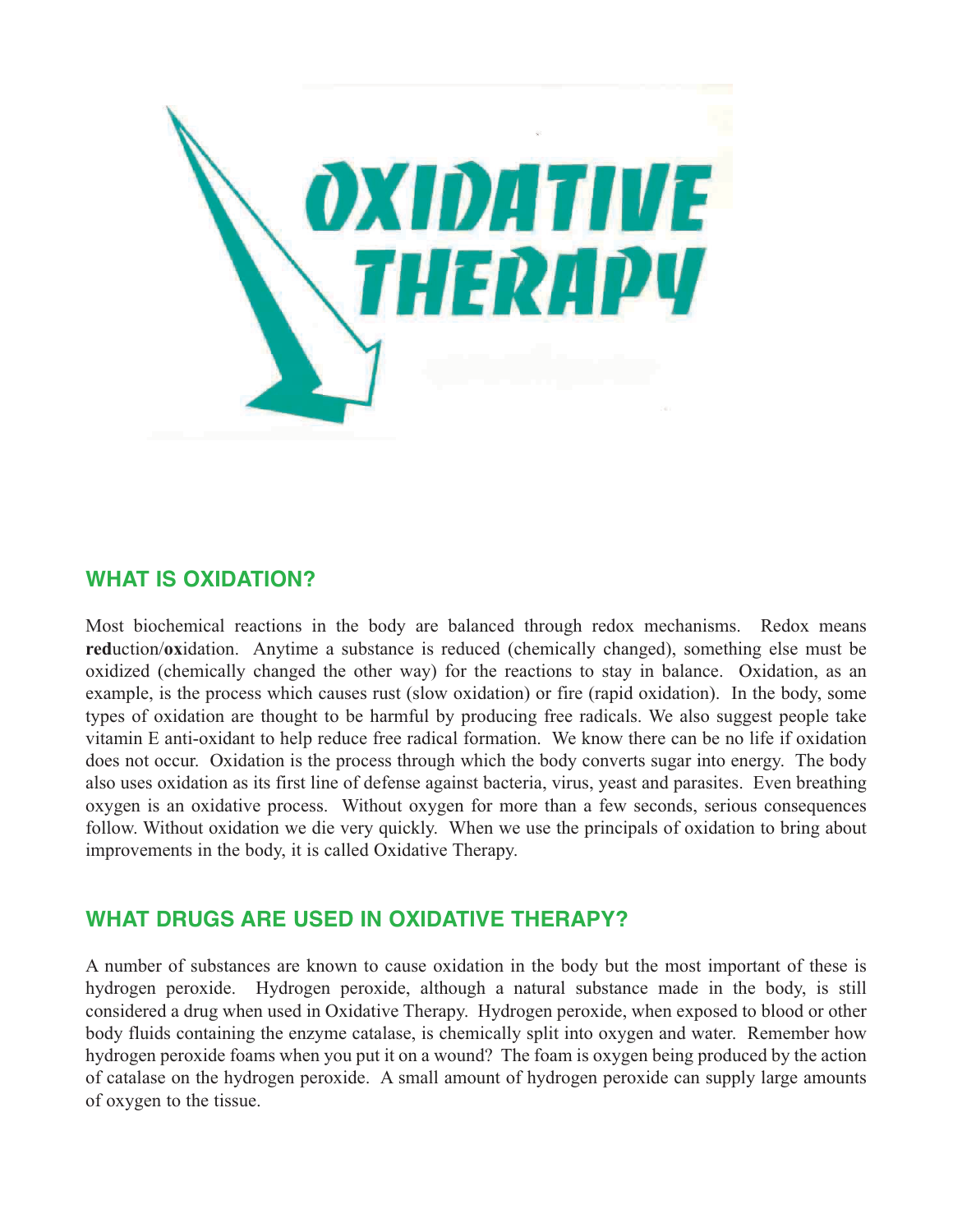# **IS THIS A NEW FORM OF THERAPY?**

Injections of hydrogen peroxide are not new. Its intravenous use was first reported by Dr. T.H.Oliver in the British medical journal (Lancet) in 1920. Patients with influenzal pneumonia were treated with hydrogen peroxide infusions with very good results. The use of hydrogen peroxide injections, to generate oxygen in the body, has been studied at many major medical research centers throughout the world. Research reports have come from Baylor, Yale, Harvard, UCLA, Boston, England, Japan, Germany, Sweden, Russia, Canada, Nova Scotia and other countries. Today, between 50 and 100 scientific articles are published each month about the chemical and biological effects of hydrogen peroxide. More recently the "Therapeutic Use of Intravenous Hydrogen Peroxide" was reported by Dr. C.H. Farr at an International Medical Symposium in Czechoslovakia, attended by representatives from 26 different countries. Oxidative Therapy, introduced by Dr. Farr, is the rediscovery of an old treatment first reported almost 70 years ago.

## **HOW DOES IT WORK IN THE BODY?**

There are many theories about the different functions of hydrogen peroxide in the body and a great deal of scientific material supports almost every one. Hydrogen peroxide is produced in the body in different amounts for different purposes. It is part of a system which helps you use the oxygen you breathe. It is part of a system which helps your body regulate all living cell membranes. It is a hormonal regulator, necessary for your body to produce several hormonal substances such as estrogen, progesterone and thyroid. It is important in the regulation of blood sugar and the production of energy in all cells. It helps regulate certain chemicals necessary to operate the brain and nervous system. It is used in the defense system of the body to kill bacteria, virus, yeast and parasites and has been found to be important in regulating the immune system. Scientists are discovering the function of hydrogen peroxide in the body is far more complex and important than previously realized.

# **WHAT CONDITIONS ARE BEING TREATED WITH THIS THERAPY?**

Oxidative therapy, using hydrogen peroxide, has been reported in scientific literature and by physicians in the treatment of the following conditions or diseases with varying degrees of success.

#### *Heart and Blood Vessel Diseases*

- 1. Peripheral Vascular Disease (poor circulation)
- 2. Cerebral Vascular Disease (stroke and memory)
- 3. Cardiovascular Disease (heart disease)
- 4. Coronary Spasm (angina)
- 5. Cardioconversion (heart stopped)
- 6. Heart Arrhythmias (irregular heart beat)
- 7. Gangrene of Fingers and Toes
- 8. Reynards Syndrome
- 9. Temporal Arteritis
- 10. Vascular and Cluster Headaches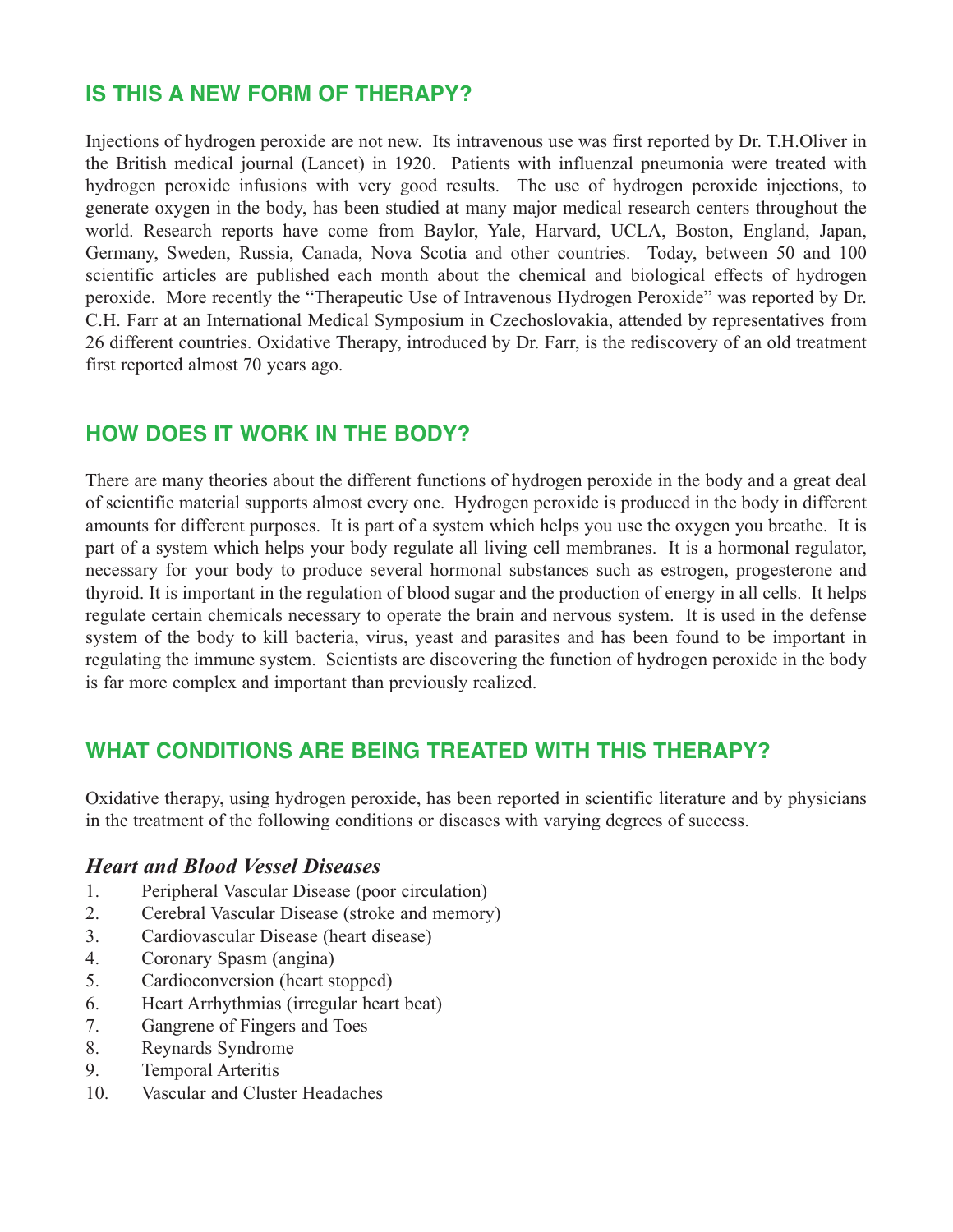### *Pulmonary Diseases*

- 11. Chronic Obstructive Pulmonary Disease (lung)
- 12. Emphysema (lung disease)
- 13. Asthma (allergy, lung)
- 14. Bronchiectasis
- 15. PCP (Pneumonia in AIDS)
- 16. Chronic Bronchitis

### *Infectious Diseases*

- 17. Influenza
- 18. Herpes Zoster (shingles)
- 19. Herpes Simplex (fever blister)
- 20. Systemic Chronic Candidiasis (Candida)
- 21. Chronic Fatigue Syndrome (Ebstein-Barr Virus)
- 22. HIV(AIDS) Infections
- 23. Acute and Chronic Viral Infections
- 24. Chronic Unresponsive Bacterial Infections
- 25. Parasitic Infections

### *Immune Disorders*

- 26. Multiple Sclerosis
- 27. Rheumatoid Arthritis
- 28. Diabetes Mellitus Type II
- 29. Hypersensitive Persons (Environmental and Universal Reactors)

## *Miscellaneous*

- 30. Parkinsonism
- 31. Alzheimer
- 32. Migraine Headaches
- 33. Chronic Pain Syndromes (Multiple Etiologies)
- 34. Pain of Metastatic Cancer
- 35. Blood and Lymph Node Cancers

Physician from around the world constantly share knowledge and experience and the list of uses for Oxidative Therapy is growing every day. Since hydrogen peroxide is a natural substance produced and used in body chemistry, there will be discoveries about its importance in biochemistry for years to come.

# **WOULD I BENEFIT FROM OXIDATIVE THERAPY?**

Only a physician trained in the administration of Oxidative Therapy can answer that question for you. You may or may not find your condition or illness in the list above. If treatment of your condition or illness has been unsatisfactory in the past, you may wish to learn more about Oxidative Therapy.